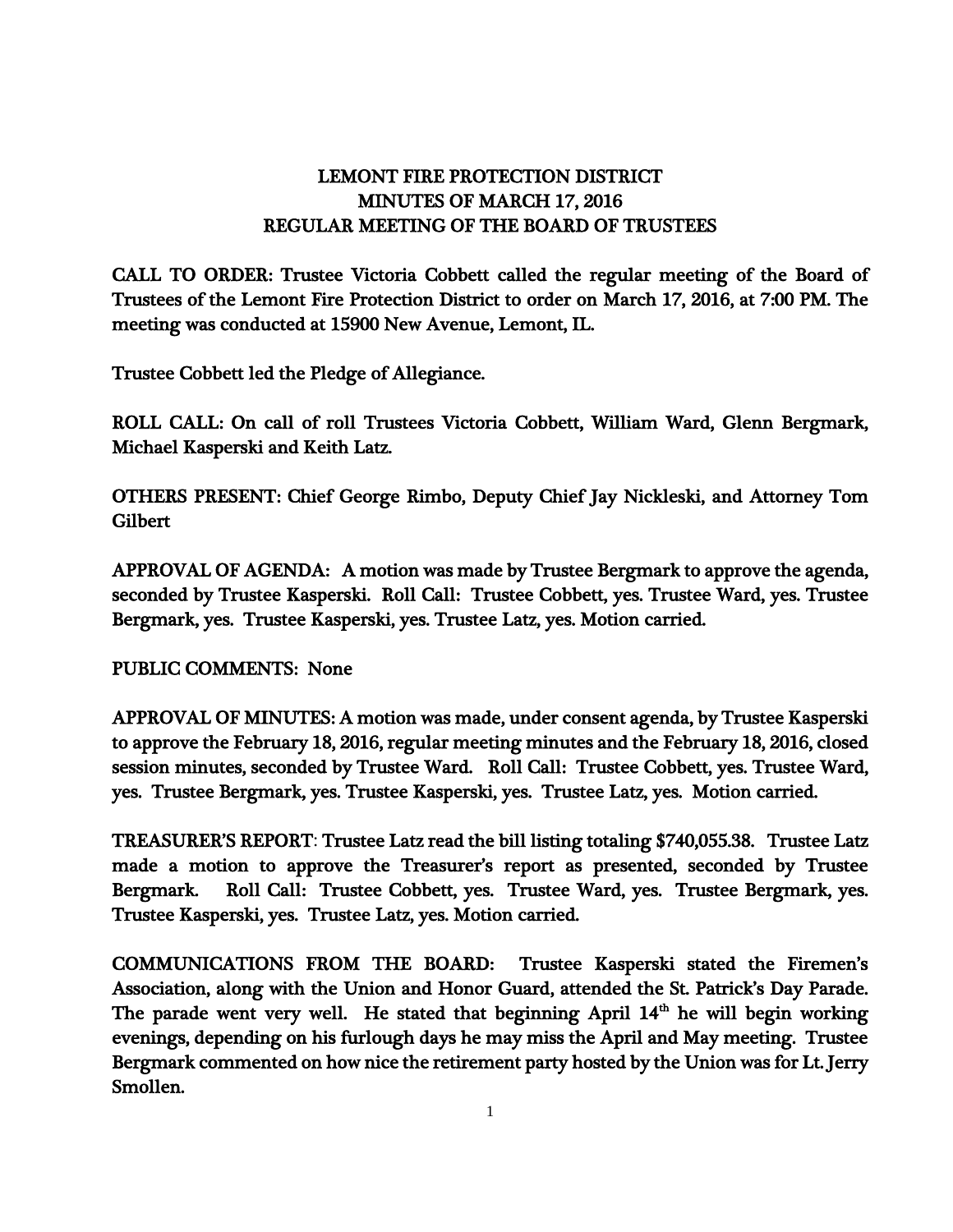## ATTORNEY REPORT: None

CHIEF'S REPORT: Deputy Chief Nickleski updated the Board on apparatus, training and the various meetings he attended since last meeting. He stated we responded to 277 calls in February which is a 2.4% decrease over February, 2015. Deputy Chief Nickleski stated that employees logged in 1398 hours of training for the month of February, this is a 149% increase. He stated Orland Fire came in to perform our blue card practicals. He stated if we were to have an emergency requiring other Departments to respond, 12 portable radios have been placed in service for their use so we all are on the same frequency. He also stated that we have 10 cellular phones, in service, in case of a large scale disaster where cell towers of other carriers may by down, we would be able to still communicate. MABAS 19 box alarm cards were put into place, effective March 1, 2016. Our Hazmat unit is assigned as primary response for the entire MABAS 19 area. I-pad mounts have been installed in our ambulance for the I-pad for patient care reporting that we are rolling out on April 1, 2016.

Chief Rimbo commented on the large turnout of employees for the annual St. Baldrick's event on March  $6<sup>th</sup>$  to raise money for childhood cancer in honor of FF. Ganz's daughter, Macy, who we lost a few years ago to childhood cancer. He commented that FF. Puckett, FF. Gubbins, FF Costa, FF Fischer and DC Nickleski will be participating in a friendly basketball game with the Lemont Police and students of Old Quarry School on March  $19^{\rm th}$  .

Chief Rimbo invited EMS Coordinator Tina Pirc to come up and give a brief presentation on some of the procedural changes occurring in the way we will handle Cardiac Arrest situations. EMS Coordinator Pirc stated she reviewed some studies regarding how Cardiac Arrest situations were being handled and the success rate of those using CPR. The City of Chicago has the lowest success rate and King County, Seattle, WA had a 62% success rate in 2013. The following changes will be implemented here in Lemont: #1, Emergency Medical Dispatchers instead of asking if anyone knows CPR will begin to instruct bystanders on hands only CPR or AED use; #2, response times not just the Fire District but individuals recognizing that there is a problem and helping right away; #3, High performance CPR by the Paramedics. The goal was always to get the patient into the ambulance as quickly as possible for transport. Now it has been determined that the Paramedics should stay where they are to implement the treatments during the small window when they make a difference in the outcome of the call, then transport. Some of the equipment we have added to help us with this are see thru CPR modulators on our monitors to see the underlying rhythm with immediate feedback so they know if their treatment is working or has to be modified, ETCO2 on our monitors so that once the patient is intubated we can see if the body is metabolizing and responding to our treatments, using the team approach (community, multiple companies, police), and finally quality improvement, we are now hooked up with the Cares program in Illinois we will provide them with the information and they will follow the patient through their hospital care and upon discharge we will find out how successful our treatments were to the outcome.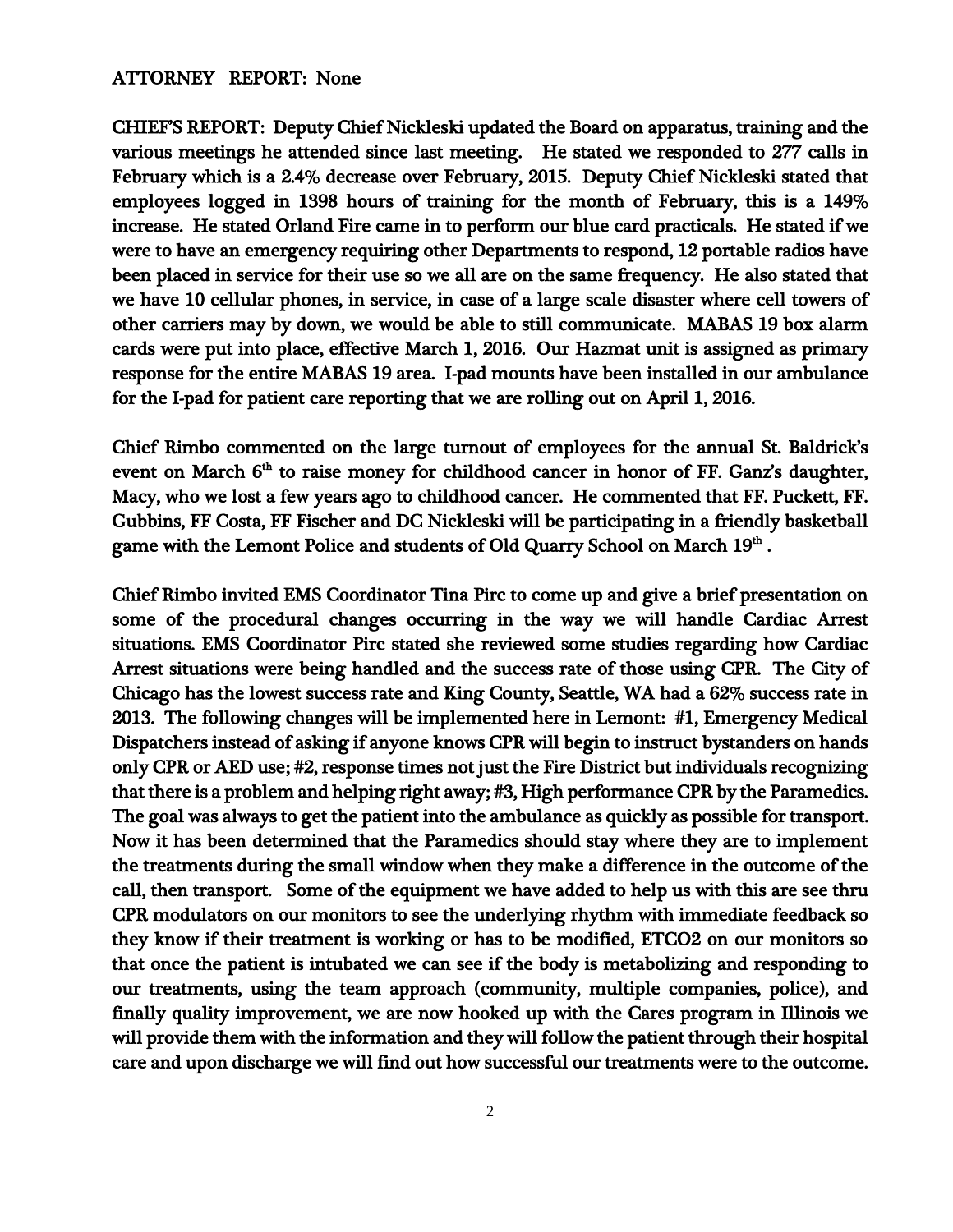## OLD BUSINESS: None

NEW BUSINESS: Chief Rimbo explained the need for the District to employ a full-time Facilities & Equipment Manager. A motion was made by Trustee Kasperski to approve the full-time position of Facilities & Equipment Manager and authorizing the Fire Chief to hire, seconded by Trustee Ward. Roll Call: Trustee Cobbett, yes. Trustee Bergmark, yes. Trustee Kasperski, yes. Trustee Ward, yes. Trustee Latz, yes. Motion carried.

A motion was made by Trustee Bergmark to approve the job description of Facilities & Equipment Manager, as presented, seconded by Trustee Kasperski. Roll Call: Trustee Cobbett, yes. Trustee Bergmark, yes. Trustee Kasperski, yes. Trustee Ward, yes. Trustee Latz, yes. Motion carried.

A motion was made by Trustee Kasperski to amend the Board of Trustees policy manual, Chapter 1 Section 1.11 Clean Indoor Air Policy, Chapter 3, Section 3.17 Facilities & Equipment Manager job description and Chapter 4, Section 4.20 Vacation, seconded by Trustee Ward. Roll Call: Trustee Cobbett, yes. Trustee Bergmark, yes. Trustee Kasperski, yes. Trustee Ward, yes. Trustee Latz, yes. Motion carried.

Chief Rimbo requested permission to begin filling the vacant full-time Fire Inspector position. By mutual agreement, the Trustees gave him permission to begin the process.

A motion was made by Trustee Kasperski to approve the replacement of the security door at Station 2 by Les Moore at a cost of \$3,450.00, seconded by Trustee Ward. Roll Call: Trustee Cobbett, yes. Trustee Bergmark, yes. Trustee Kasperski, yes. Trustee Ward, yes. Trustee Latz, yes. Motion carried.

CLOSED SESSION: A motion was made by Trustee Kasperski to enter closed session at 7:38 PM to discuss probable or pending litigation, collective negotiations for one or more classes of employees, and the appointment, employment, compensation, performance or dismissal of an employee, seconded by Trustee Ward. Roll Call: Trustee Cobbett, yes. Trustee Bergmark, yes. Trustee Kasperski, yes. Trustee Ward, yes. Trustee Latz, yes. Motion carried.

RETURN TO REGULAR MEETING: The regular meeting reconvened at 7:58 PM on a motion by Trustee Kasperski, seconded by Trustee Ward. Roll Call: Trustee Cobbett, yes. Trustee Bergmark, yes. Trustee Kasperski, yes. Trustee Ward, yes. Trustee Latz, yes. Motion carried.

ACTION ON CLOSED SESSION: A motion was made by Trustee Kasperski to hire Kevin Wiktor as a full-time Facilities & Equipment Manager with a starting salary of \$50,000.00 and ten vacation days, seconded by Trustee Ward. Roll Call: Trustee Cobbett, yes. Trustee Bergmark, yes. Trustee Kasperski, yes. Trustee Ward, yes. Trustee Latz, yes. Motion carried.